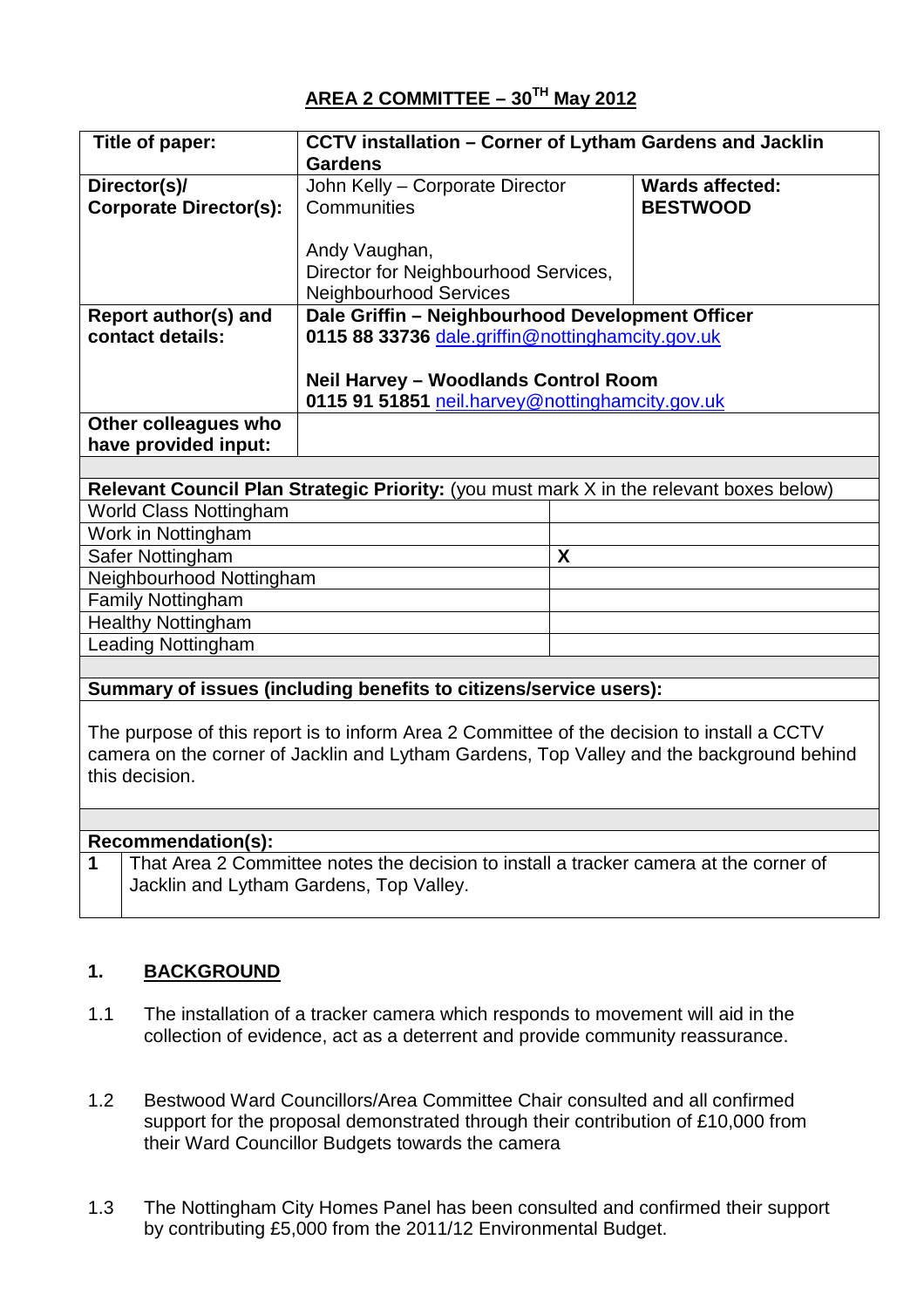- 1.4 Neighbourhood Management consulted with all properties that would be directly impacted (in view) of the proposed camera. All responses received were in favour of the installation and there were no objections made apart from two suggestions for preferred sites for the camera.
- 1.5 This proposal was also supported by the Police.

## **2. REASONS FOR RECOMMENDATIONS (INCLUDING OUTCOMES OF CONSULTATION)**

- 2.1 The provision of a Tracker Camera and pole will enhance the effectiveness of community safety measures undertaken the by the Safer Neighbourhoods Team and partner agencies such as Nottingham City Homes and the Family Team. Current measures in use include high visibility patrols, tenancy enforcement and deployable detached street youth workers who work in hotspot areas.
- 2.2 Whilst these various methods have been effective, they are not sustainable solutions. It is hoped benefits that will be gained by the installation of a tracker camera which responds to movement will aid these aforementioned measures in the collection of evidence to apprehend offenders, act as a deterrent, provide community reassurance and reduce the fear of crime, further reduce crime and antisocial behaviour in the area, improve safety and the cleanliness of the area.
- 2.3 In addition to consultation with the local residents, local Councillors, Nottingham City Homes and the Police, the Portfolio Holder, Corporate Director and relevant Directors / Heads of Service (Community Protection, Licensing, Permits and Regulation) have also been consulted in making this decision.

## **3. OTHER OPTIONS CONSIDERED IN MAKING RECOMMENDATIONS**

3.1 None

# **4. FINANCIAL IMPLICATIONS (INCLUDING VALUE FOR MONEY/VAT)**

4.1 None

#### **5. RISK MANAGEMENT ISSUES (INCLUDING LEGAL IMPLICATIONS AND CRIME AND DISORDER ACT IMPLICATIONS)**

5.1 This scheme contributes to delivery of the Council's duty to do all they reasonably can to prevent crime and disorder. This measure will aid in the surveillance of crime and disorder as well as a deterrent and a means of collecting evidence.

# **6. EQUALITY IMPACT ASSESSMENT**

Has the equality impact been assessed? Not needed (report does not contain proposals or financial decisions)  $X$